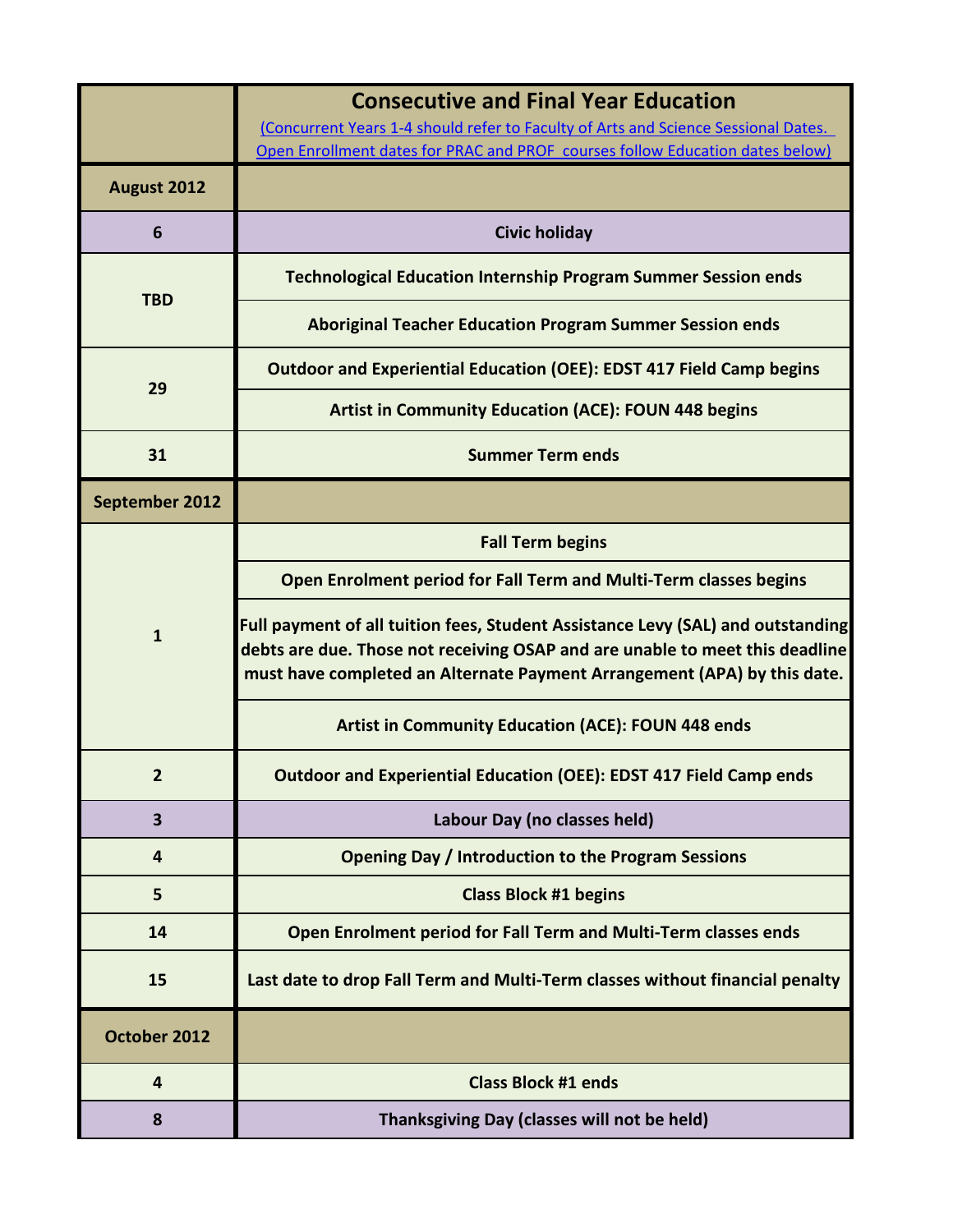| $9 - 26$             | <b>Practicum Block #1 begins</b>                                                          |
|----------------------|-------------------------------------------------------------------------------------------|
| 16                   | <b>University Day (classes not cancelled)</b>                                             |
| 29                   | <b>Class Block #2 begins</b>                                                              |
| <b>November 2012</b> |                                                                                           |
| 9                    | <b>University Remembrance Day Commemoration (classes cancelled 10:30 -</b><br>$11:30$ am) |
| 11                   | <b>Remembrance Day</b>                                                                    |
| $20 - 21$            | <b>Fall 2012 Convocation</b>                                                              |
| 30                   | <b>Class Block #2 ends</b>                                                                |
| December 2012        |                                                                                           |
| $\mathbf{1}$         | First date to Apply to Graduate for Spring 2013 (TENTATIVE)                               |
| 6                    | <b>Commemoration Day (academics cancelled)</b>                                            |
| $3 - 21$             | <b>Practicum Block #1 continues</b>                                                       |
| 31                   | <b>Fall Term ends</b>                                                                     |
| January 2013         |                                                                                           |
| $\mathbf{1}$         | <b>Winter Term begins</b>                                                                 |
|                      | Open Enrolment period for Winter Term classes begins                                      |
| $\overline{7}$       | <b>Class Block #3 begins</b>                                                              |
| 10                   | Open Enrolment period for Winter Term classes ends                                        |
| 11                   | Last date to drop Winter Term classes without financial penalty                           |
| <b>February 2013</b> |                                                                                           |
| 8                    | <b>Class Block #3 ends</b>                                                                |
| 11                   | <b>Practicum Block #2 begins</b>                                                          |
| 18                   | <b>Family Day (no classes held)</b>                                                       |
| $18 - 22$            | <b>Reading Week</b>                                                                       |